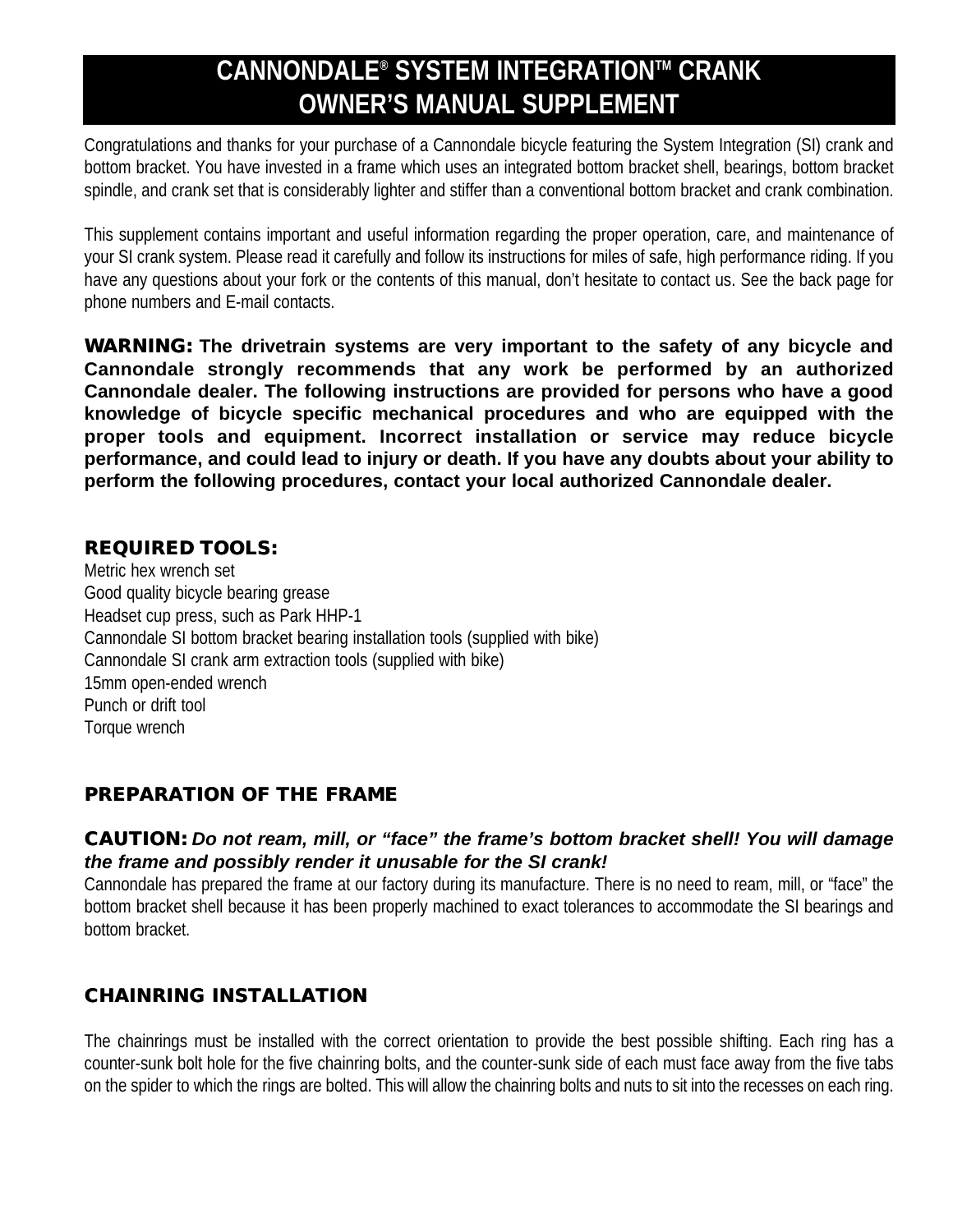**1.** The large chainring has a pin on the outside that needs to be aligned with the right crank arm to prevent a derailed chain from



jamming between the crank arm and the large chainring. Also, the middle chainring has a "bump" which also needs to be aligned with the right crank arm to provide the best possible shifting. See **Fig. 1**.

# **BOTTOM BRACKET INSTALLATION**



**2.** Once you are certain of the proper alignment of the chainrings, grease the threads of the chainring bolts. Install each of the

chainring bolts through the outer chainring, the crank spider, and through the inner ring. Thread the bolts into the chainring nuts and tighten each to **80-100 In-Lbs (9-11.5 Nm)**. See **Fig. 2**.

Lightly grease and install one circlip into the groove in each side of the bottom bracket shell. Start by fitting the square end of the circlip into the groove in the bottom bracket shell. Start at the top (12 o'clock) position, then curl the rest of the circlip into the groove. Then grease the inside of each end of the bottom bracket shell, where the bearings will sit. *CAUTION: The end of the circlips may be sharp and could cut your fingers while applying grease if care is not used!*

**1.** Using a headset cup press with its 1 inch adapters and the SI bearing installation tools, install



the left (non-drive side) bearing. See **Fig. 3.**  *Important! Only one bearing may be installed at a time!*



**2.** Repeat the above step to install the right (drive side) bearing. See

**3.** Apply a light coat of good quality bicycle grease to the outside faces and inside race surfaces of



the bearings, to provide corrosion protection. See **Fig. 5.** 



**4.** Place one **Flat side** metal bearing shield on the axle up to the shoulder with the flat side of the bearing shield facing

outward. Then apply grease to the bearing seat on the bottom bracket spindle. See **Fig. 6.** Carefully align the bottom bracket spindle and insert it through the bearings from the left (non-drive) side.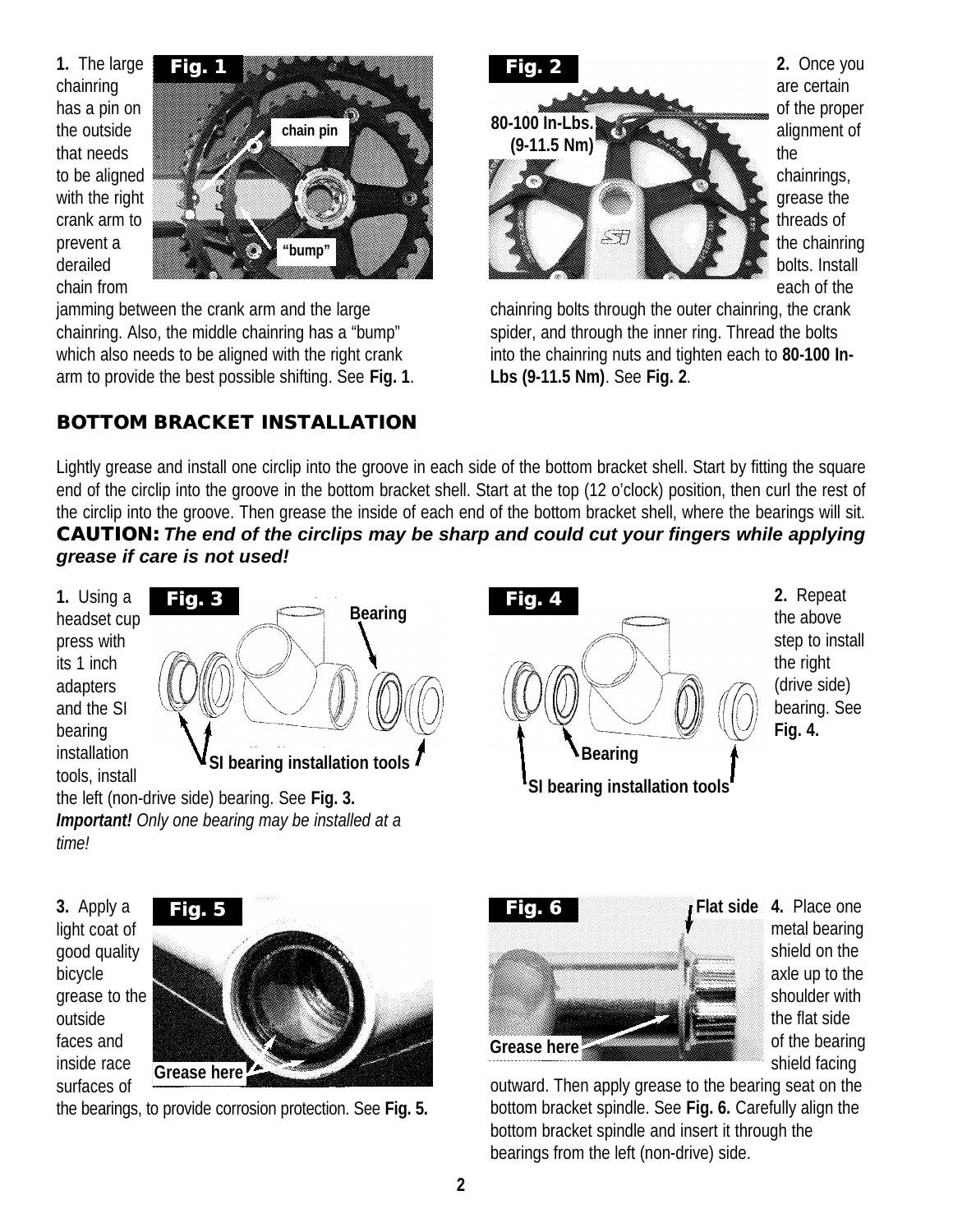## **CRANK ARM INSTALLATION**

**1.** Place the metal bearing shield on the right (drive) side of the bottom bracket spindle with the



flat side facing out. Then install three 0.5mm plastic shims and the lightly greased wave washer onto the drive side of the spindle. See **Fig. 7.**



**2.** Grease the splines on the spindle and install the right (drive side) crank arm onto the spindle. Then grease the threads of

the crank arm bolt, the underside of the bolt head, and the steel washer that goes under the head of the bolt. Install the crank bolt through the steel washer and into the spindle. Using an 8mm hex wrench, torque the bolt to **25-30 Ft-Lbs (34-41 Nm)**. See **Fig. 8.**

**3.** With the crank arm tightened to the correct torque, measure the distance that the wave washer has left to compress by seeing how many plastic 0.5mm shims will fit between the wave washer and the right crank arm.

**4.** If additional shims can be fit between the crank arm and the wave washer, remove the right crank arm following the instructions in the **CRANK ARM REMOVAL** section below. Then add the shims and reinstall the right crank arm according to the instructions above.

**5.** Check that the wave washer is nearly but not completely compressed. You should be able to see the waves of the wave washer when you rotate the cranks. This means that the bearings are preloaded by the wave washer alone without being overloaded by the force of the crank bolt. It is better to use too few shims than too many shims.

**6.** Grease the left (non-drive) side bottom bracket splines, install the left crank opposed 180 degrees (opposite) the right arm, and grease the bolt threads, the underside of the bolt head, and the steel washer.

**7.** Install the crank bolt through the steel washer and into the spindle. Torque the bolt to **25-30 Ft-Lbs (34-41 Nm)**. See **Fig. 8.** 

#### **CRANK ARM REMOVAL**

**1.** Loosen and remove the crank arm bolt using an 8mm hex wrench. Take care not to lose the steel washer that goes under the bolt head.

**2.** Thread the stud of the crank arm removal tools through the crank arm and into the bottom bracket spindle until it is flush with the face of the spindle. Then thread the body of the crank arm removal tools into the crank arm and tighten with a 15mm wrench. See **Fig. 9**.



**3.** Insert the 8mm hex wrench through the hole in the tool body and into the stud and then turn the stud counterclockwise. This will pull the crank arm off of the bottom bracket spindle.

**4.** Repeat the above process for the other crank arm if necessary.